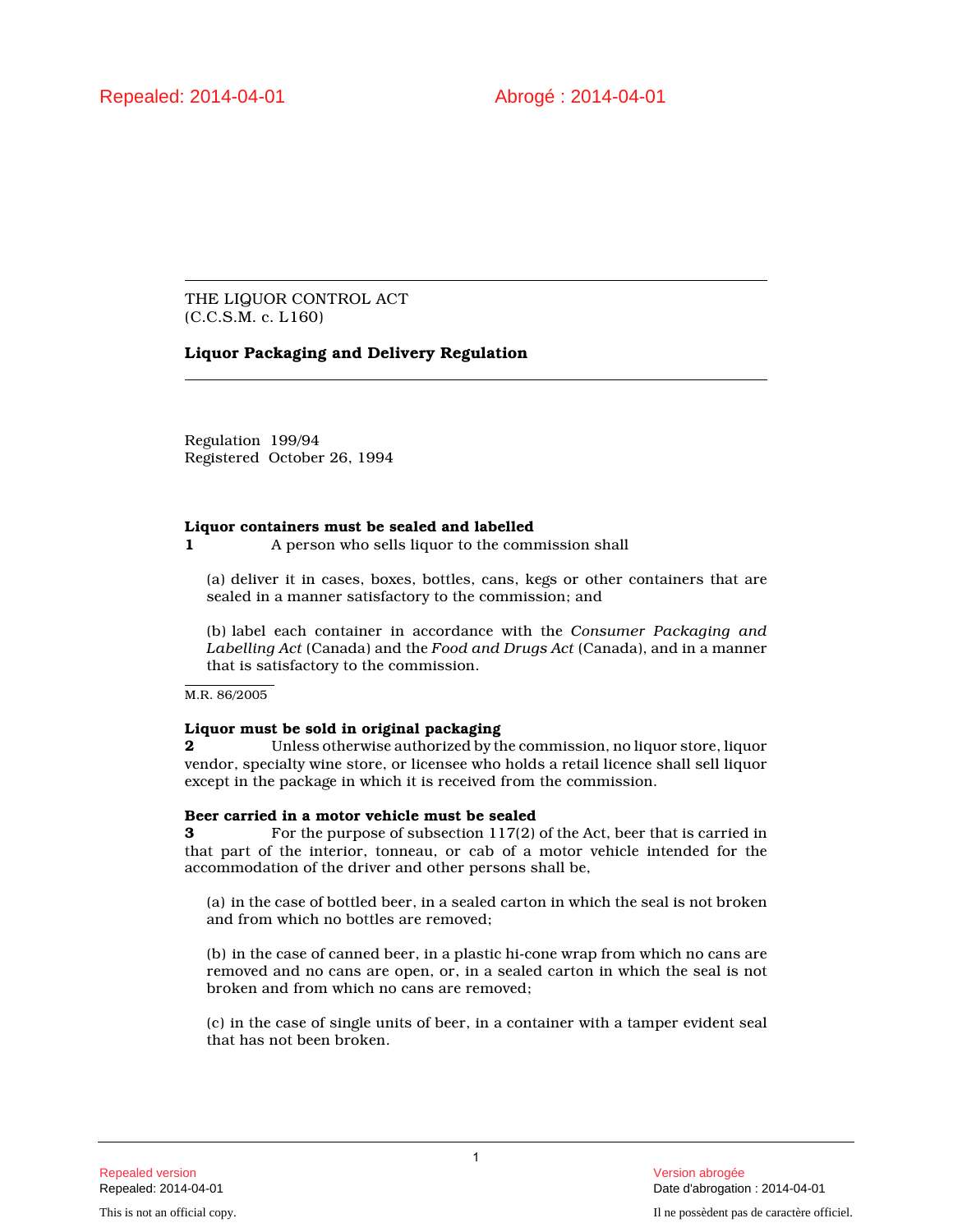#### **Manufacturers may deliver only to the commission**

**4(1)** Unless otherwise authorized by the commission, no brewer, distiller or wine manufacturer, and no officer, employee or agent of any of them shall deliver liquor

- (a) within the province;
- (b) into the province from a place outside the province; or
- (c) from the province to a place outside the province;

except to the commission or as directed in writing by the commission.

**4(2)** Subsection (1) does not prohibit

(a) a brewer who holds a valid brewer's retail licence from delivering beer under the authority of that licence;

(b) a wine manufacturer who holds a valid wine retail licence from delivering wine under the authority of that licence; or

(c) a distiller who holds a valid distiller's retail licence from delivering spirits under the authority of that licence.

M.R. 86/2005

#### **Commission to operate delivery service or arrange for delivery to residences**

**5** A person may request the commission to deliver liquor to a residence, and the commission shall, on payment of the actual delivery charges by the purchaser or recipient of the liquor,

(a) if the residence is within an area served by a delivery service operated by the commission, deliver it by that means; or

(b) if the residence is beyond an area served by a delivery service operated by the commission, arrange for the delivery of the liquor by common carrier to the person at an appropriate terminal.

## **Delivery charge**

**6** A specialty wine store, liquor vendor or the holder of a retail licence that delivers liquor when authorized to do so by the commission may impose a delivery charge on the purchaser. The delivery charge and the purchase price of the liquor may be paid in advance or at the time that the liquor is delivered.

M.R. 165/2002; 86/2005